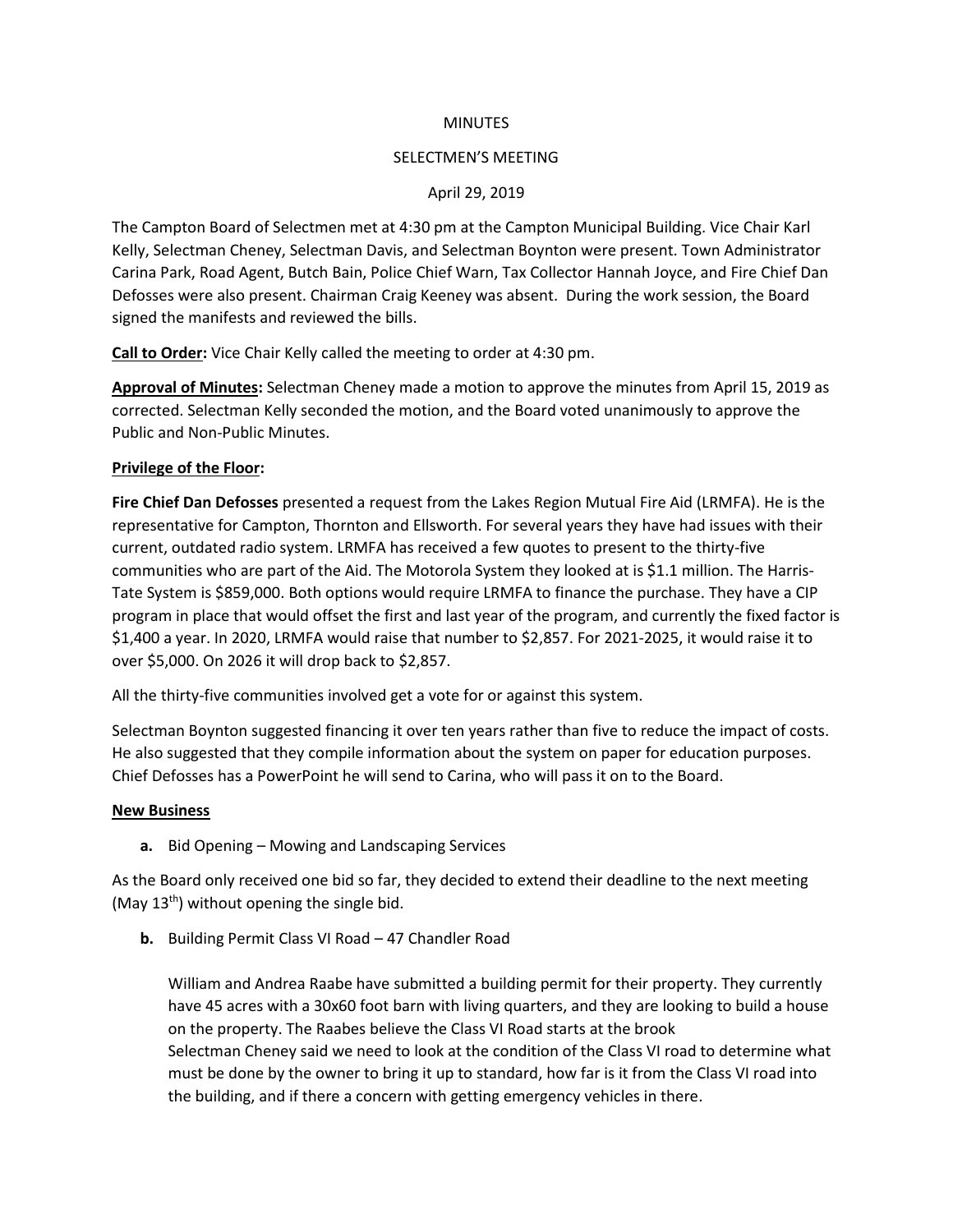William Raabe said that the road is in better condition than the rest of Chandler Rd. He maintains it personally by plowing and grading when necessary and clearing the culvert. The Raabes expressed the fire department has accessed the area without issue. He has put some improvements into the driveway to make it accessible to heavy equipment as well. The gas company and Ashland Lumber come in on a regular basis.

Road Agent Butch Bain believes there is approximately 40 feet from the driveway to the brook and from the brook to the previous Class VI Road sign location is 76 feet. Although, he believes the Class VI road begins at the turnaround which is roughly another 40 feet. In total, he thinks the driveway is approximately 156 feet from the Class V road.

The Board will send a letter with what they would like to see happen and then the Raabes will write their response.

**c.** Department Head Update – Road Agent Summer Schedule

Road Agent Butch gave the Board the roads and distances of gravel he proposed to accomplish this summer. He also received two quotes for the gravel.

## **Selectman Cheney made a motion to accept Mark Johnston's quote. Selectman Boynton seconded the motion. The Board voted all in favor, and the motion carried.**

Selectman Cheney asked about the paving schedule. Butch said he wants the paving done by August 1 and will put it out to bid as such. However, Puckerbrush will probably not be done by then due to the construction at the Deer Run Dam.

Carina reported that we got an extension for cutting brush around the Beebe River tanks until June 1.

**d.** Policy Review – Building on Class VI and Private Roads The Board decided to wait for Policy Review on Class VI and Private Roads until the May 13<sup>th</sup> meeting when all members are present.

There were no big changes on the Emergency Closure policy or the Procurement Policy.

# **Selectman Davis made a motion to approve the Emergency Closure Policy and the Procurement as presented. Selectman Boynton seconded the motion, the Board voted all in favor and the motion carried.**

## **Correspondence**

Bob Durfee sent a revised quote for Dubois & King, which is not significantly different from the previous quote. He added the \$9,800 from Phase 1, but he removed the paving cost and the contingency lowered slightly. It is still at \$357,500.

The Board did hear from the NHDES about their wetlands permit. NHDES had some comments they would like Dubois & King to respond to within that application.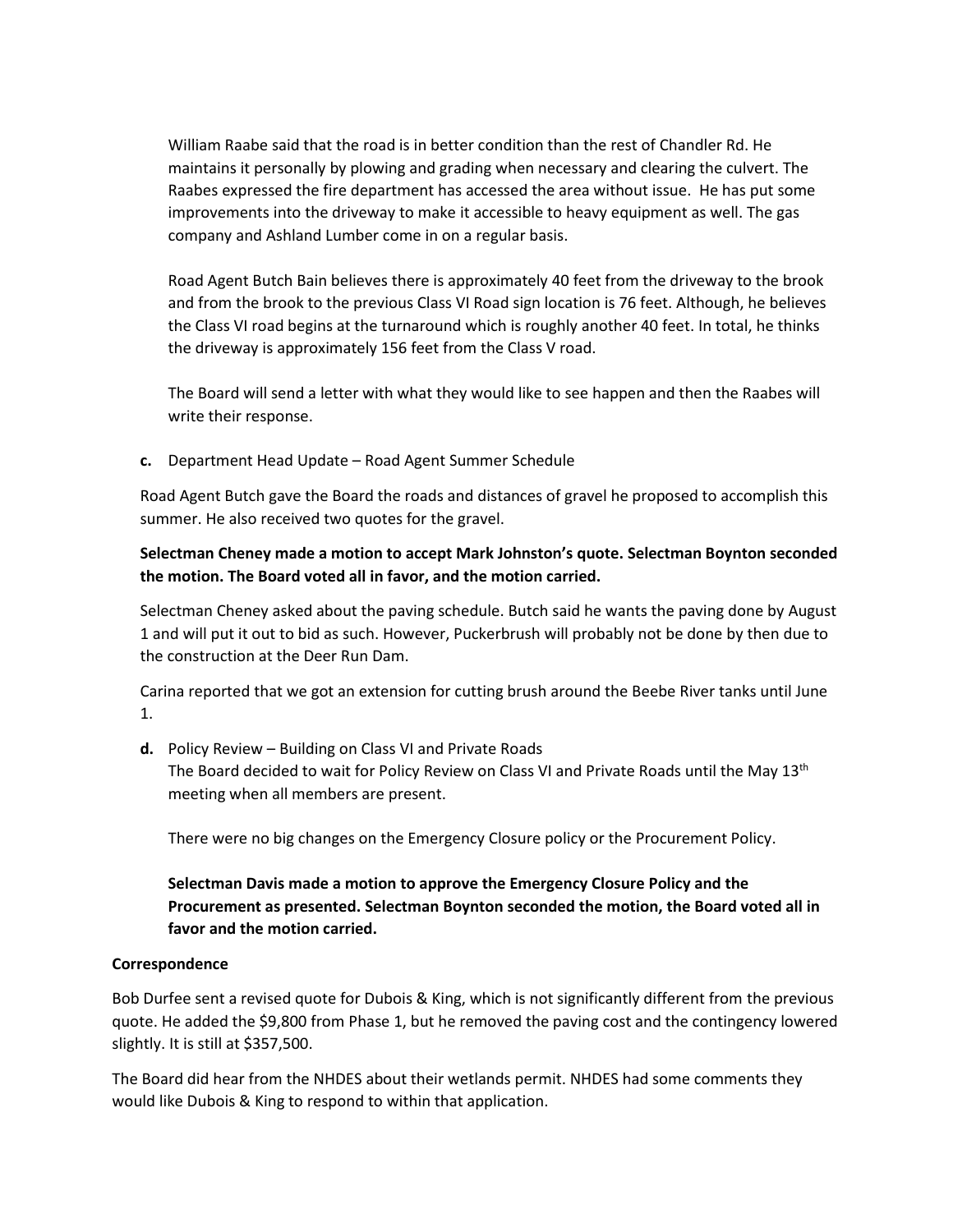The Board received a letter from the White Mountain Forest Service. The Wanosha integrated research project had a preliminary finding that no significant impact would be had on the area resources. There is a formal 30-day public comment period for this project. Carina will forward the link to the website for the Board to review the project.

The town buildings had their annual boiler inspection from Primex. We need to remove a hose gasket from the boiler in the town building. The boiler at the substation in the fire department needs a new pressure tank and a new release valve. Chief Defosses replaced the pressure tank in hopes that will fix the release valve issue. We also need to replace the covers on the air compressor on the highway department's boiler.

The Board received our 2019 equalization from DRA. In 2018 without utilities the town was at \$407,852,000. In 2019 the town is valued at \$450,210,564. The equalization rate is 85.8%. As the equalization rate is so low, Carina believes we will see increases to the property values once the reval is completed.

The Beebe River Committee met this week, and they want to open a conversation with the Board about applying for a CRF loan. This would possibly be used as a match for the CBDG grant. This week, the committee decided they are going to move forward and have the sewer lines flushed and camera pinned. This is a good first step to discovering the state and condition of the lines.

Carina heard from Hometown Heroes Banners, who said they can create the banners at the same size as the Campton  $250<sup>th</sup>$  banners for an additional ten dollars.

Carina met with someone from Easter Seals, who mapped out all the floors in the town building. He is confident he can get the floors to brand new condition in a full two-day process. He would strip the floors to their original layers, buff them, clean them, and put four coats of sealant on all floors. He would also do all the tiles and the public restrooms. He gave Carina a quote for 50 cents per square foot which he said is the maximum price. The Board approved this quote.

## **Board Concerns and Directives**

Selectman Boynton received an email from Ed Summerfield, who stated that his culvert was filling in and his backyard was turning into a lake. Selectman Boynton drove over there and agreed with Summerfield's diagnosis; however, the culvert is on Summerfield's property and so he will have to clear it himself.

## **Non-Public Session in Accordance with RSA 91-A:3, II (c)**

**In Public Session Selectman Davis made a motion to go into Non-Public Session under RSA 91-A: 3, II (c). Selectman Davis seconded the motion and with a roll call vote: Vice Chair Kelly – aye, Selectman Cheney – aye. The Board went into Non-Public Session at 5:46 pm. The Board came out of Non-Public session at 5:52pm.** 

Vice Chair Kelly informed the Board that Selectman Cheney, Butch Bain and himself have found a used grader to purchase. It's a 2012 John Deere with approximately 4000 hours. The grader is located in Virginia and will need to be shipped here. The grader, scarifier and trucking comes to \$130,000.00.